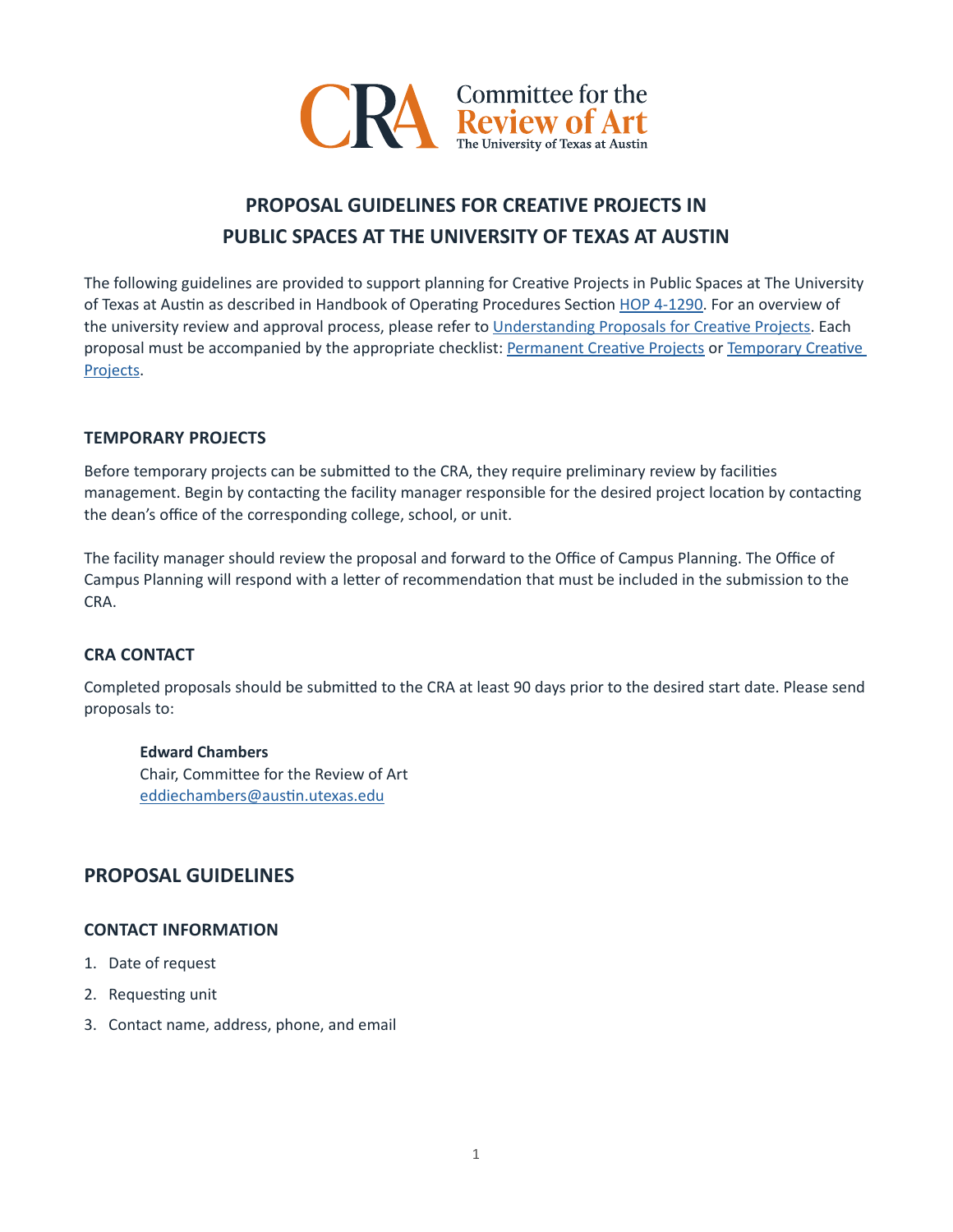# **PROJECT DESCRIPTION**

- 1. Title of project
- 2. Name of artist or author
- 3. Proposed location
- 4. Proposed installation date, duration of display, and removal date
- 5. Estmated value and project cost
- 6. Estmated maintenance and custodial costs
- 7. Summary descripton including images, drawings, and relevant technical informaton

#### **PROJECT PROPOSAL**

Please consider the below questions and add any additional information necessary to explain the project.

#### **Overview**

- 1. Describe the project and the ways it would beneft the university.
- 2. Describe the project's relevance and anticipated public response.
- 3. What are the proposed terms? (loan, purchase, donation, etc.)
- 4. What contribution would the project make to the cultural environment?
- 5. Does the project support diversity, equity, inclusion, and accessibility?
- 6. What risks would the project pose?
- 7. What would be the quality of the presentation in the architectural or landscape setting?
- 8. Is the project in compliance with UT Austin's [Campus Master Plan](https://capitalplanning.utexas.edu/about/campus-master-plan) goals?

#### **For Works of Art**

- 1. What is the artistic merit of the proposed project in terms of quality, condition, rarity, provenance?
- 2. Does the object have art historical merit? Would it have relevance to art history and other curricula?
- 3. Who created the work and how would you characterize the artst's contributons?
- 4. Is the proposed art intended to become part of the Landmarks collection?
	- a. If yes, then how does it relate to other works in the collection?
	- b. If no, then how does it relate to other art on the university campus?
- 5. Would the project fall within the collecting scope of one of the other collecting entities on campus (Blanton Museum, Ransom Center, Warfeld Center, Center for American History, Art Galleries at Black Studies, etc.)? If so, then have those units been contacted?
- 6. Has the project been coordinated with the [Public Art Master Plan](http://landmarks.utexas.edu/faq#n242) maintained by Landmarks?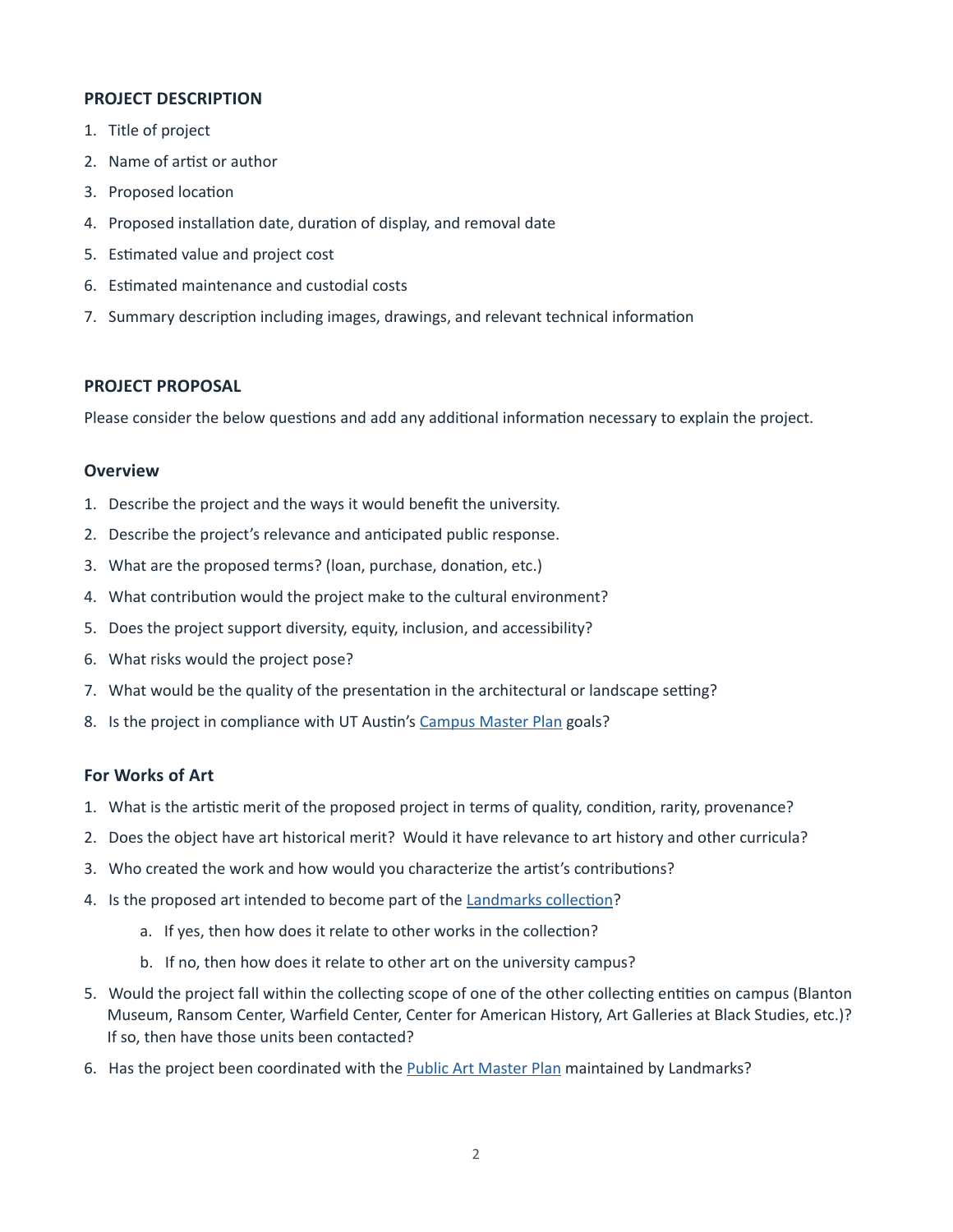# **PROJECT PROPOSAL (CONTINUED)**

# **Logistics**

- 1. Describe any supportng infrastructure that will be needed in the presentaton of the work (pedestals, lighting, signage, etc.). Confirm that estimated installation and maintenance costs account for this work.
- 2. Describe the equipment and methods that will be used to install and deinstall the project (ladders, lifts, etc.).
- 3. Does the proposal require electricity? If yes, then provide informaton about the type of equipment that would be used and the electrical requirements (amps and volts).
- 4. Does the proposal include sound amplifcaton or lights? If yes, then please describe the hours of operaton.
- 5. Is the project made of durable materials and constructon? Could it withstand contnuous display with normal light and temperature conditons, and without security monitoring?
- 6. Please describe any antcipated or specialized maintenance, or conservaton needs.
- 7. Please describe the plan for installation and, if temporary, deinstallation.
- 8. Confrm that the project and the proposed installaton meet safety and disability standards. If you are unsure, the project may need evaluation by Facilities, Planning, & Management; Environmental Health & Safety; and the UT Police Department.
- 9. Has the work been vetted for compliance by applicable regulatory offices either within or outside of UT?

#### **Resources**

- 1. How will the project be funded?
- 2. How was the cost of the project estmated?
- 3. How will the installation and deinstallation be funded?
- 4. How will the anticipated maintenance or conservation requirements be funded?
- 5. Which office will administer the accounts, purchasing, and contracts?

#### **Outreach**

- 1. How will the public learn about the signifcance of the project?
- 2. Will there be explanatory texts, signage, or other educational efforts to support learning and understanding?

#### **Approvals**

- 1. Who has endorsed this proposal?
- 2. Has the administratve unit that oversees the proposed locaton endorsed the proposal? Please confrm and share contact information.
- 3. If the proposed project is temporary:
	- a. Has it received sponsorship from a dean or director with a letter of recommendation?
	- b. Has it received review from the Office of Facility Management?